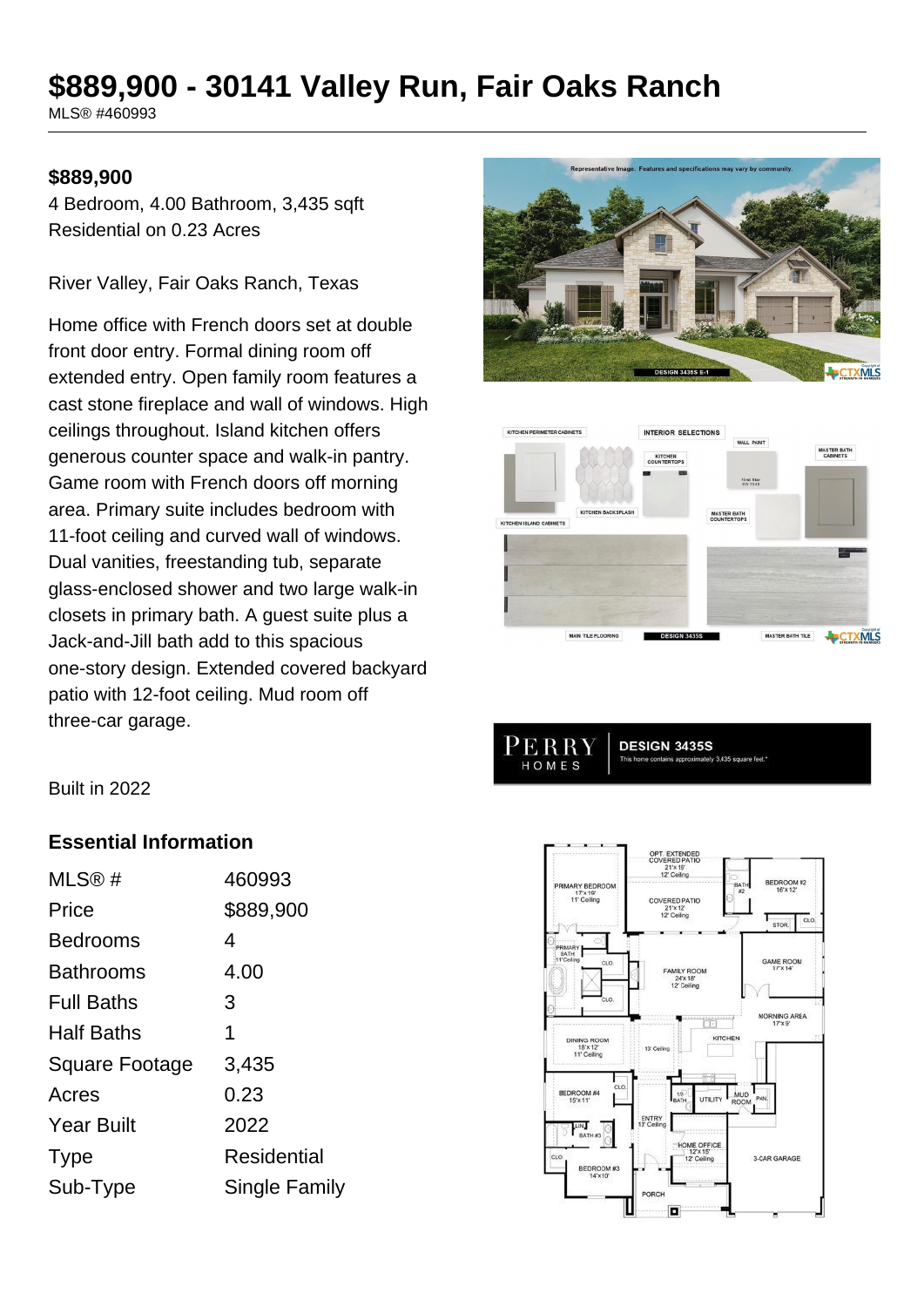| <b>Style</b>  | <b>Hill Country</b> |
|---------------|---------------------|
| <b>Status</b> | Active              |

## **Community Information**

| Address      | 30141 Valley Run       |
|--------------|------------------------|
| Subdivision  | <b>River Valley</b>    |
| City         | <b>Fair Oaks Ranch</b> |
| County       | Comal                  |
| <b>State</b> | Texas                  |
| Zip Code     | 78015                  |

## **Amenities**

| <b>Utilities</b> | <b>High Speed Internet Available</b>              |
|------------------|---------------------------------------------------|
| <b>Features</b>  | Curbs, Gated, Golf, Park, Sidewalks, Trails/Paths |
| Parking          | Attached, Garage                                  |
| # of Garages     | 3                                                 |
| Garages          | Garage Door Opener                                |
| View             | None, Other                                       |

## **Interior**

| Interior                 | Carpet, Tile                                                                                                                                                                     |
|--------------------------|----------------------------------------------------------------------------------------------------------------------------------------------------------------------------------|
| <b>Interior Features</b> | Carbon Monoxide Detector, Ceiling Fan(s), Dining Area, Game Room,<br>Garden Tub/Roman Tub, His and Hers Closets, Home<br>Office,<br>Separate/Formal Dining Room, Separate Shower |
| Appliances               | Dishwasher, Disposal, Microwave, Tankless Water Heater                                                                                                                           |
| Heating                  | Central, Electric                                                                                                                                                                |
| Cooling                  | Central Air, 2 Units, Zoned                                                                                                                                                      |
| Fireplace                | Yes                                                                                                                                                                              |
| # of Fireplaces          | 1                                                                                                                                                                                |
| <b>Fireplaces</b>        | <b>Wood Burning</b>                                                                                                                                                              |
| # of Stories             | 1                                                                                                                                                                                |
| <b>Stories</b>           | One                                                                                                                                                                              |
| <b>Exterior</b>          |                                                                                                                                                                                  |
| <b>Exterior Features</b> | Covered Patio, Other, Rain Gutters, See Remarks                                                                                                                                  |
| Lot Description          | 140x70                                                                                                                                                                           |
| Roof                     | Composition, Shingle                                                                                                                                                             |
| Construction             | <b>Stucco</b>                                                                                                                                                                    |
| Foundation               | Slab                                                                                                                                                                             |